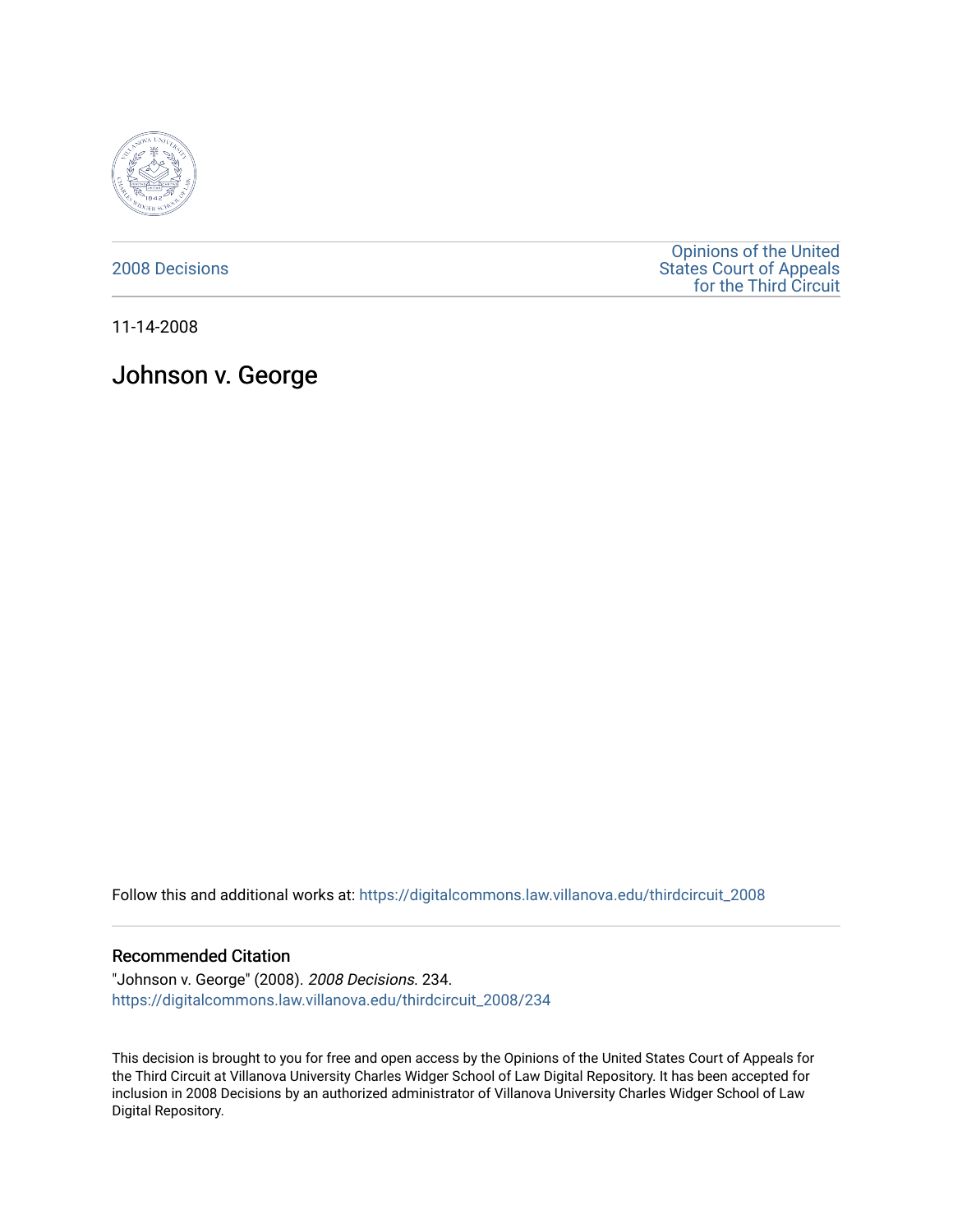# NOT PRECEDENTIAL

# UNITED STATES COURT OF APPEALS FOR THE THIRD CIRCUIT

 $\ddot{\phantom{a}}$ 

 $\overline{a}$ 

 $\ddot{\phantom{a}}$ 

 $\ddot{\phantom{a}}$ 

l

 $\overline{a}$ 

l

No. 07-2758

# MARGUERITE A. JOHNSON, Appellant

v.

ORLANDO J. GEORGE, JR., In both his official and personal capacities; DELAWARE TECHNICAL AND COMMUNITY COLLEGE

> On Appeal from the United States District Court for the District of Delaware (D.C. Civil No. 05-cv-00157) District Judge: Honorable Mary Pat Thynge

Submitted Under Third Circuit LAR 34.1(a) on October 23, 2008

Before: RENDELL and SMITH, Circuit Judges, and **\***POLLAK, District Judge.

(Filed: November 14, 2008)

# OPINION OF THE COURT

**\*** Honorable Louis H. Pollak, Senior Judge of the United States District Court for the Eastern District of Pennsylvania, sitting by designation.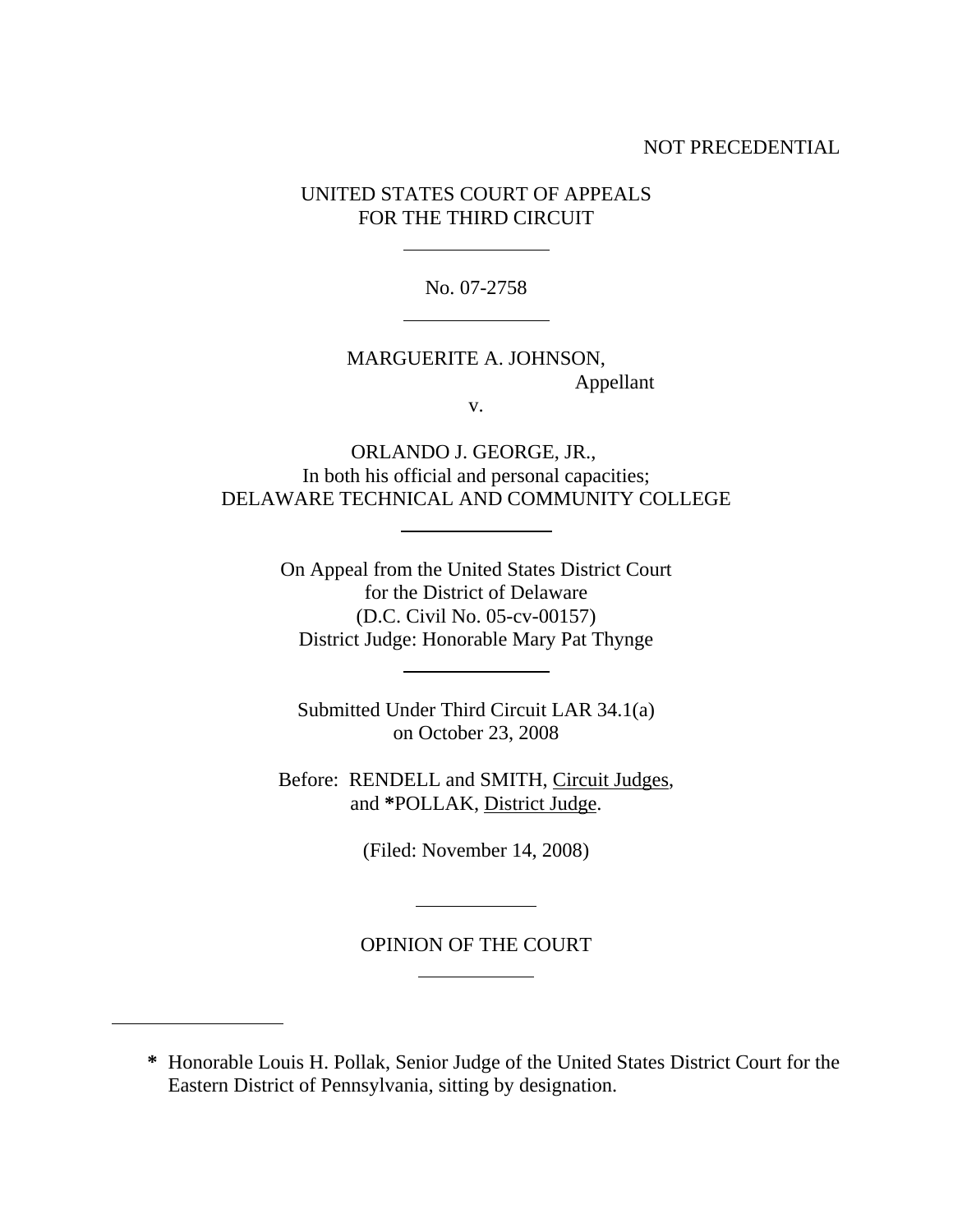#### RENDELL, Circuit Judge.

## **I.** Background<sup>1</sup>

Appellant, Marguerite A. Johnson ("Johnson"), appeals from the District Court's order granting summary judgment in favor of Appellee, $<sup>2</sup>$  the Delaware Technical and</sup> Community College ("the College"), pursuant to Fed. R. Civ. P. 56(c). Johnson alleges on appeal that the District Court erred by granting the College's motion for summary judgment because 1) the College provided insufficient notice of the charges against Johnson, including its refusal to provide affidavits from witnesses until the day of the pre-termination hearing; and 2) the District Court relied on an accountant's report that was based upon fabrications, misstatements and subjective conclusions.<sup>3</sup>

This appeal follows an investigation into Johnson's conduct as the Vice President and Campus Director of the Terry Campus of the College and the subsequent pre-termination hearing. An impartial hearing examiner, retired Judge Vincent Bifferato, concluded that Johnson had abused her position by using College personnel and materials

<sup>&</sup>lt;sup>1</sup> As we write for the benefit of the parties alone, we include only those facts necessary for the disposition of this appeal.

<sup>&</sup>lt;sup>2</sup> Johnson had also filed a complaint against Orlando J. George, Jr. ("George"), the President of the College. The District Court dismissed Johnson's complaint against George pursuant to the doctrine of qualified immunity. *Johnson v. George*, 2007 WL 1697276, at  $*10$  (D. Del. 2007). Johnson does not appeal from the District Court's order dismissing her complaint against George.

 <sup>3</sup> Johnson also claims that the District Court failed to properly apply the summary judgment standard. We find nothing to support this claim.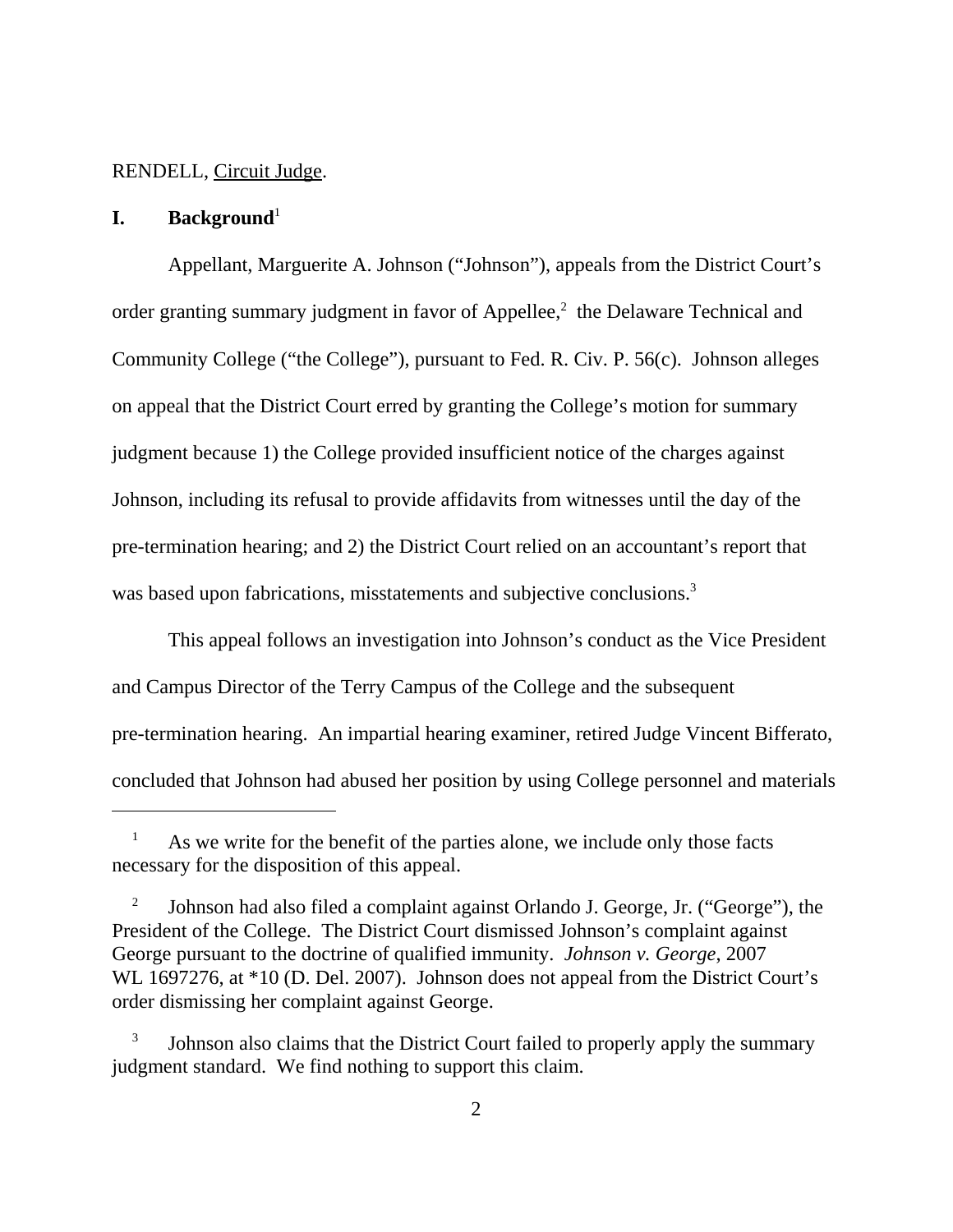for personal matters and that she had abused the use of her College-issued credit card. Prior to the hearing, Johnson was placed on administrative leave with full pay and benefits. She was notified of the College's intention to terminate her employment, received a report (the "Santora Report") outlining the abuses the investigation uncovered, and was informed of the College's new hearing procedures.<sup>4</sup> Johnson filed a complaint in the District Court against the College alleging that she was denied her procedural due process rights in the events prior to and during the termination hearing. The District Court granted the College's motion for summary judgment on June 12, 2007. For the reasons stated below, we will affirm the order of the District Court.

#### **II. Discussion**

The District Court had jurisdiction in this case under 28 U.S.C. §§ 1331 and 1343. We have appellate jurisdiction pursuant to 28 U.S.C. § 1291. We exercise plenary review over the District Court's grant of summary judgment in favor of the College. *Matreale v. New Jersey Dep't of Military & Veterans Affairs*, 487 F.3d 150, 152 (3d Cir. 2007).

The new procedures provided: 1) Notice of the reasons for termination; 2) A hearing before an independent, impartial Hearing Officer; 3) The right to confront and cross-examine witnesses testifying under oath; 4) The creation of a stenographic record; 5) The burden of the College to establish one or more reasons for termination by a preponderance of the evidence; 6) The preparation of a written decision by the Hearing Officer; and 7) A binding and final decision by the Hearing Officer.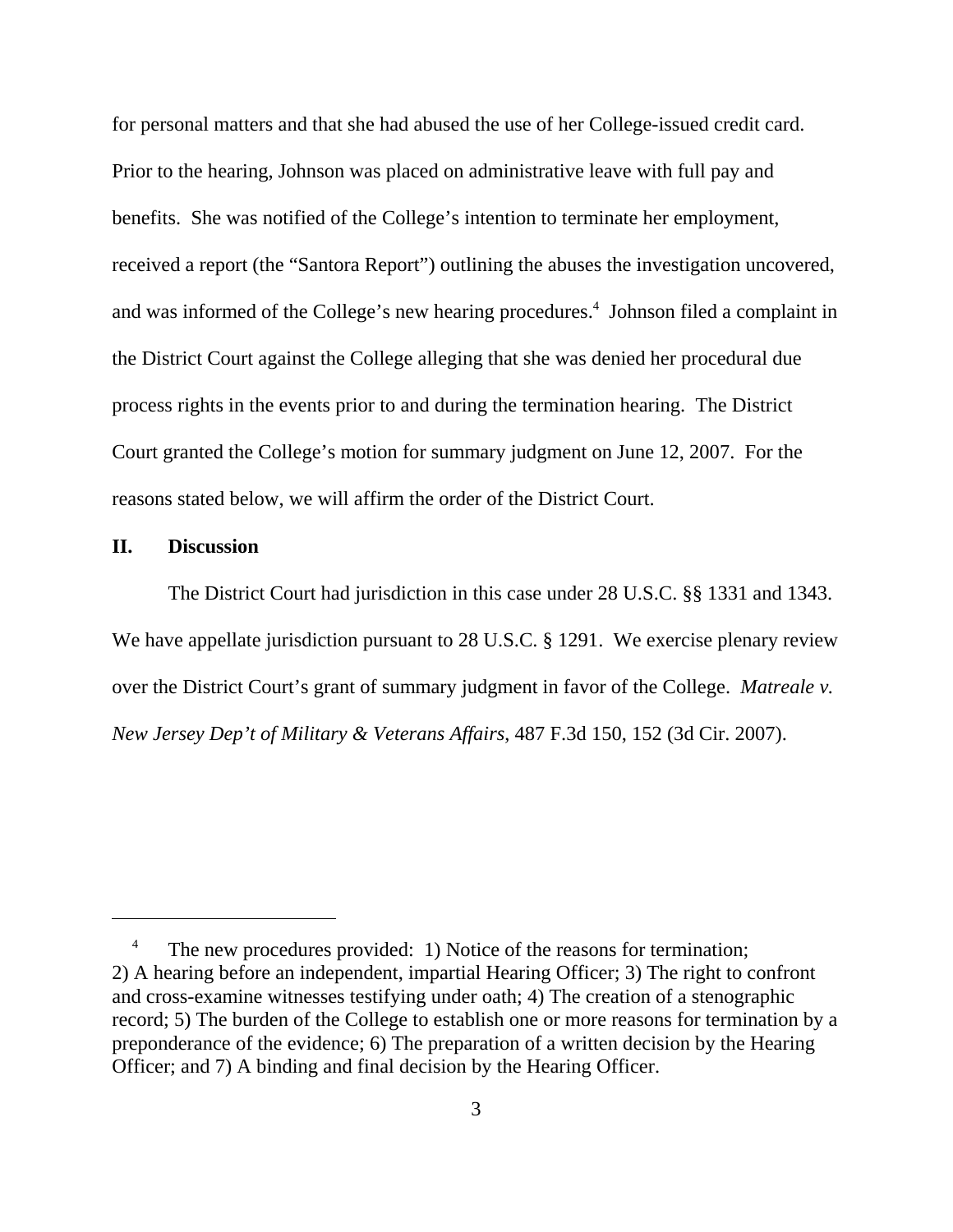## **A. Procedural Due Process Notice Requirement**

The District Court held that the notice Johnson received was sufficient under procedural due process standards. The District Court evaluated the notice that the College afforded Johnson, stating:

Johnson was aware that her activities were under investigation more than six months prior to the hearing. Two and a half months prior to the hearing, Johnson received the Santora Report which outlined the allegations of financial abuse which were the basis for her dismissal. Two weeks before the hearing, the College provided notice of the witnesses it was going to call, and days before, the College offered all of the materials and demonstratives used at the hearing. Therefore, notice was sufficient as it provided the nature of the charges and the evidence against her, and was timely under the circumstances of the case.

*Johnson v. George*, No. 05-157, 2007 WL 1697276, at \*8 (D. Del. June 12, 2007).

Johnson argues that the District Court's conclusion denied her due process under her

contract with the College because she was not provided with affidavits of witnesses, as

stipulated in the contract.

After reviewing the evidence in the record, in the light most favorable to Johnson,

we conclude that the District Court properly granted summary judgment to the College

because the process she received was more extensive than the process she was due under

her employment contract.<sup>5</sup> As the District Court stated:

Johnson could call and cross-examine witnesses and present evidence. Johnson was represented by counsel, and was able to test the truthfulness of

 $5$  The employment contract states, "termination shall be for good cause, shall be supported by affidavits of person(s) having knowledge of such cause and by such other evidence as may be deemed sufficient to Employer." (App. 176).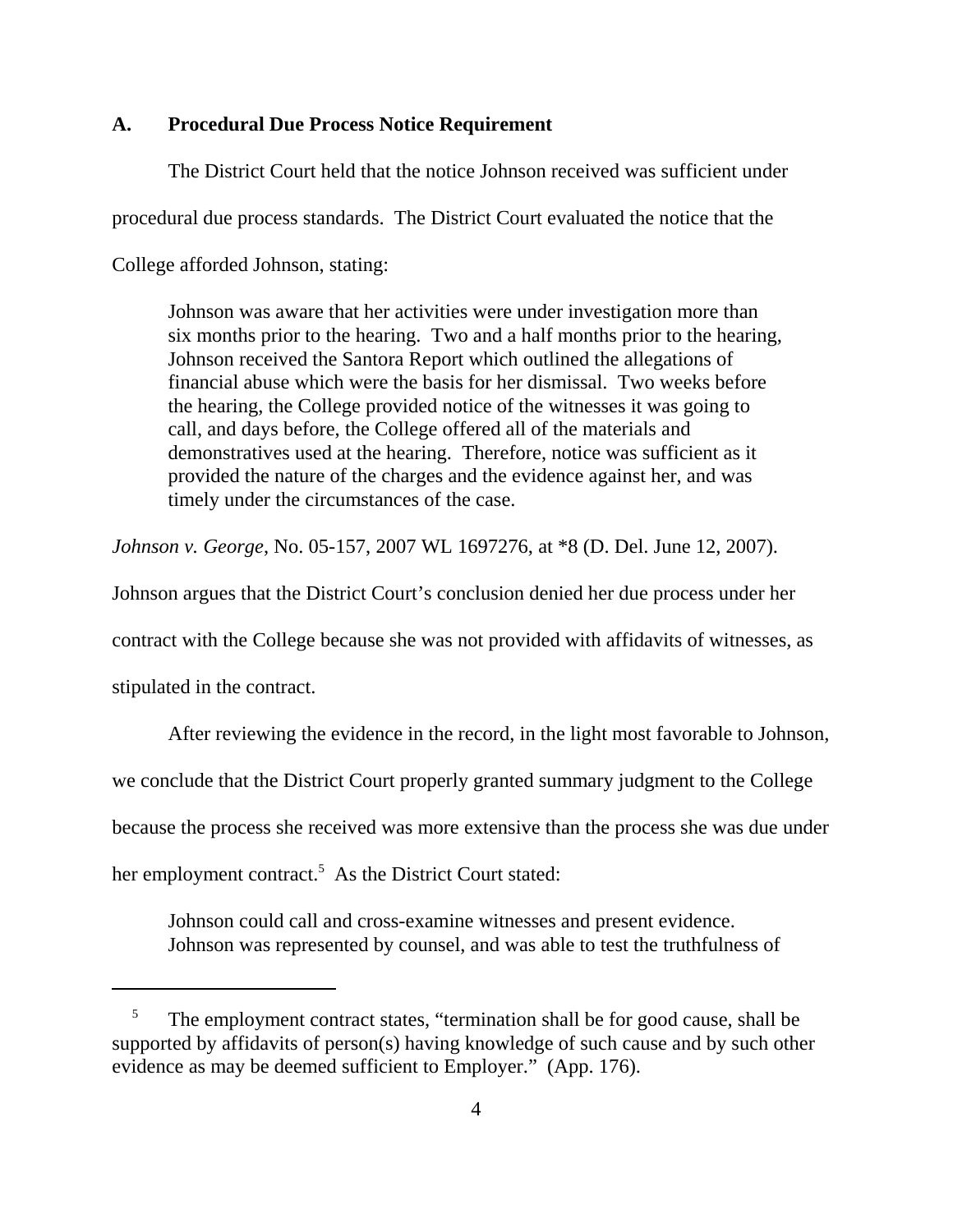the accusations against her. Johnson testified on her own behalf and proffered 6 witnesses and 47 exhibits.

*Johnson*, 2007 WL 1697276, at \*8. We will not disturb the District Court's holding that the pre-termination procedures satisfied the procedural due process notice requirement articulated in *Cleveland Bd. of Educ. v. Loudermill*, 470 U.S. 532 (1985) and *Gniotek v. City of Phila.*, 808 F.2d 241 (3d Cir. 1986), and we will affirm this aspect of the District Court's order granting summary judgment in favor of the College.

# **B. Substantive Due Process and Relevance of Accountant's Report**

Neither Johnson's complaint nor her amended complaint included a claim for a violation of substantive due process. Johnson argues that the use of false and incomplete evidence at her pre-termination hearing rose to the level of a substantive due process violation. The District Court, in addressing this argument, stated that Johnson had merely "allud[ed] to a possible substantive due process claim" in her opposition to the College's motion for summary judgment and did not specifically raise the claim until she filed her surreply brief. *Johnson*, 2007 WL 1697276, at \*8 n.71. The District Court found that Johnson's delay in raising the claim was unreasonable, stating:

The primary evidence Johnson alleges as false is the Santora Report, a document she possessed for over two and a half months before the pretermination hearing. Johnson cross-examined the investigator and author, David Dwyer, during that hearing. Johnson knew or should have known of a substantive due process claim before this action was filed. Johnson's back door amendment to the pleadings is inconsistent with FRCP and the Local Rules of Civil Practice and Procedure of this court.

*Id.*